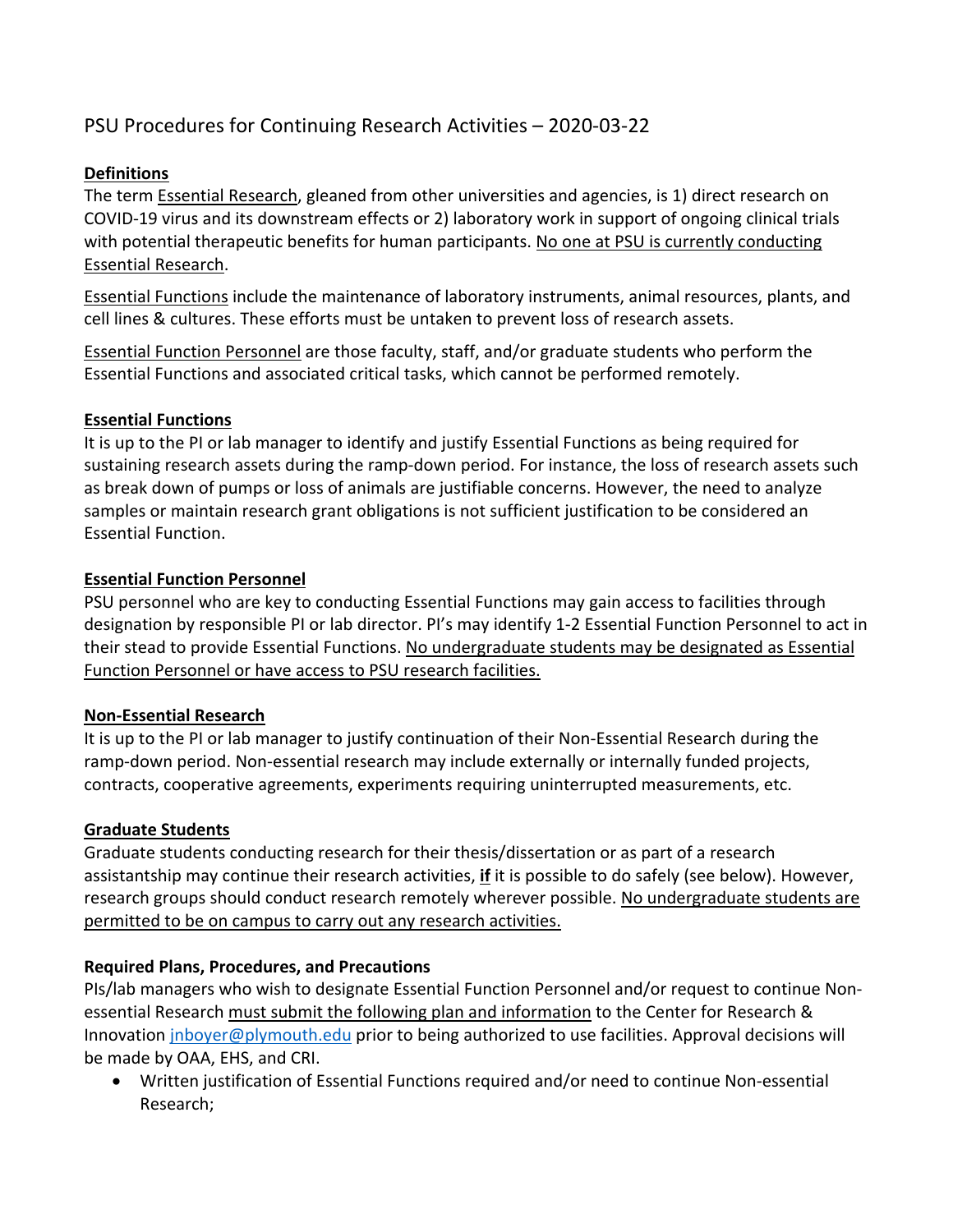- Name, email, PSU ID#, cell phone # of designated personnel and the building/rooms to which they are to be given access;
- A standard operations plan to include
	- o Procedures for contamination control prior to room entry (sanitizer/gloves located outside door to lab, etc.);
	- o Procedures for social distancing in lab/field operations 2 people at most in lab at one time, proper distancing, staggering time in labs, no traveling in same vehicle, etc.;
	- o Procedures for facility disinfection of common lab touchpoints prior to leaving (doorknobs, countertops, drawer handles, etc.);

A Health Self‐Assessment and Room Entry Log (attached) must be posted on each lab door. All research personnel are required to affirm conditions of the health self-assessment prior to entering the facility.

If you have any questions or concerns, contact Joe Boyer jnboyer@plymouth.edu 305-606-6874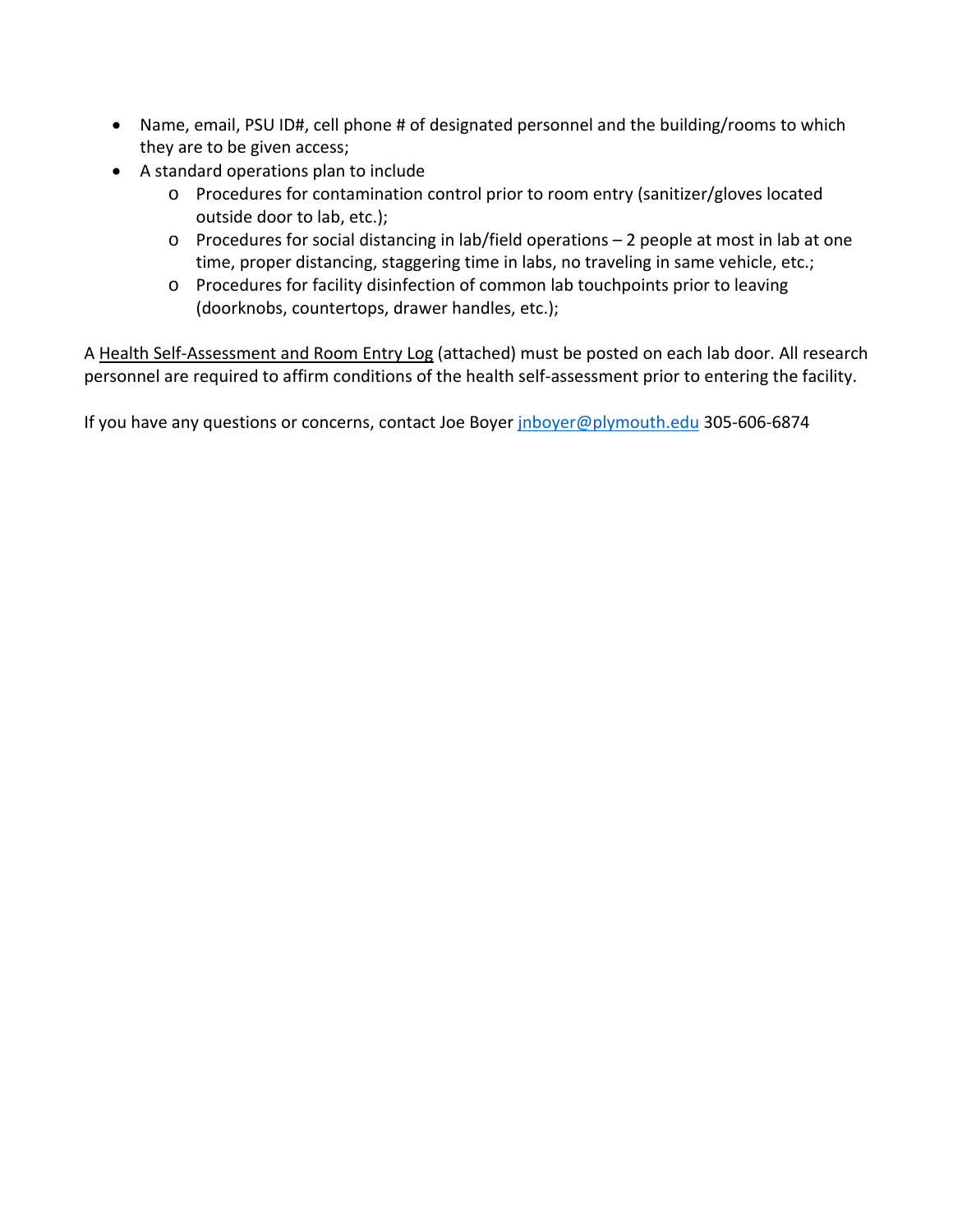# COVID‐19 Health Self‐Assessment Questionnaire

PSU requires all on‐site research personnel to complete a screening for exposure to COVID‐19 or symptoms of illness before they enter PSU buildings and facilities. All forms must be filed with the PI responsible for facility.

### Answering YES to any of the questions below is reason to deny entry to buildings and facilities.

1. Have you had any of the following symptoms in the past two weeks, even if they were mild?

- Fever
- Cough
- Shortness of breath

2. Have you had close contact\* with a person who is under investigation for possible COVID‐19?

3. In the past three weeks, have you visited a country or facility with sustained (ongoing) occurrence of COVID‐19, such as:

- China
- Iran
- Italy
- Japan
- South Korea

#### **In addition, PSU research personnel must:**

- Follow all guidelines or instructions included in the specific PI's justification for exception.
- Ensure that hand sanitizer, hand washing facilities and/or cleaning wipes are readily available AND USED prior to entry and upon leaving building facilities.

\*Close contact is defined by the CDC as (a) being within approx. 6 feet (2 meters) of a COVID‐19 case for a prolonged period of time. Close contact can occur while caring for, living with, visiting, or sharing a health care waiting area or room with a COVID‐19 case OR (b) having direct contact with infectious secretions of a COVID‐19 case (e.g., being coughed on).